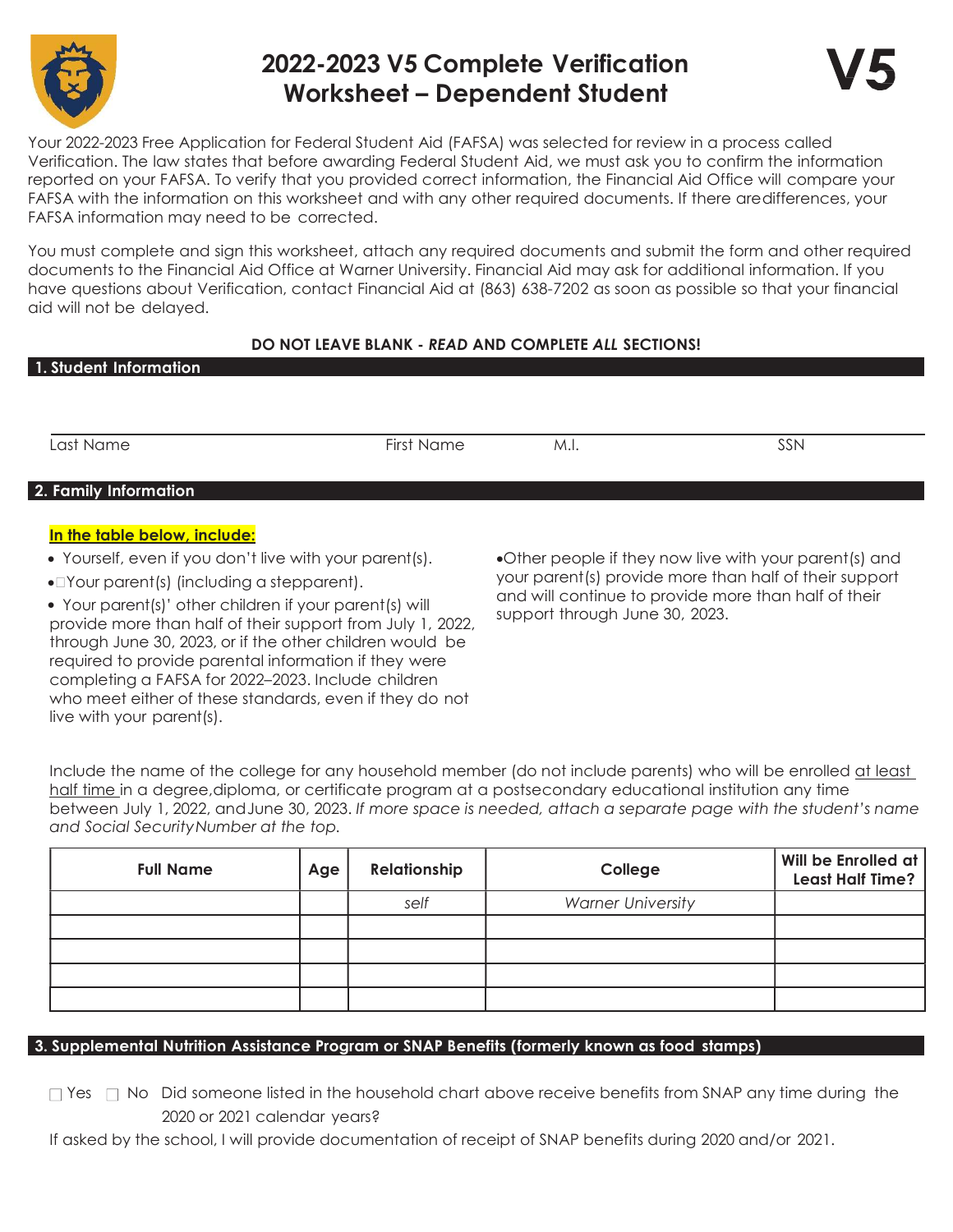$\Box$  Yes  $\Box$  No Did one (or both) of your parents listed in the household chart above **pay** child support in 2020?

If yes, indicate the name of the person who paid the child support, the name of the person to whom the child support was paid, the names of the children for whom child support was paid, and the total annual amount of child support that was paid in 2020 for each child. If asked by the school, I will provide documentation of the payment of child support. If you need more space, attach a separate page that includes the student's name and Social Security Number at the top.

| <b>Name of Person Who Paid</b><br><b>Child Support</b> | <b>Child Support Was Paid</b> | Name of Person to Whom   Name of Child for Whom Support<br><b>Was Paid</b> | <b>Amount of Support</b><br><b>Paid in 2019</b> |
|--------------------------------------------------------|-------------------------------|----------------------------------------------------------------------------|-------------------------------------------------|
| <b>Marty Jones</b>                                     | Chris Smith (example)         | <b>Terry Jones</b>                                                         | \$6,000.00                                      |
|                                                        |                               |                                                                            |                                                 |
|                                                        |                               |                                                                            |                                                 |
|                                                        |                               |                                                                            |                                                 |
|                                                        |                               |                                                                            |                                                 |

#### 5. High School Completion Status

 $\Box$  Yes, I have a high school diploma, GED or have completed my homeschooling requirements. Check only one:

- O I have previously submitted documentation to the Financial Aid Office at Warner University
- O Attached is a copy of my documentation

(official high school transcript, passing GED scores, letter from district confirming homeschooling requirements met)

O I will provide documentation on:

 $\Box$  No, I do not have a high school diploma or GED, nor have I completed homeschooling requirements.

#### 6. Educational Purpose – Valid government-issued photo id required for this s e c t i o n

This section must be signed and completed by the student AND witnessed by a Warner University financial aid staff member at the time it is completed.

I certify that I, and I certify that I, and I certify that I, am the individual signing this statement of

Educational Purpose and that the federal student financial assistance I may receive will only be used for educational purposes and to pay the cost of attending Warner University for 2022-2023.

Student's Signature **Date** 

#### If you are unable to appear in person, you must complete the Notary's Certificate of Acknowledgment below: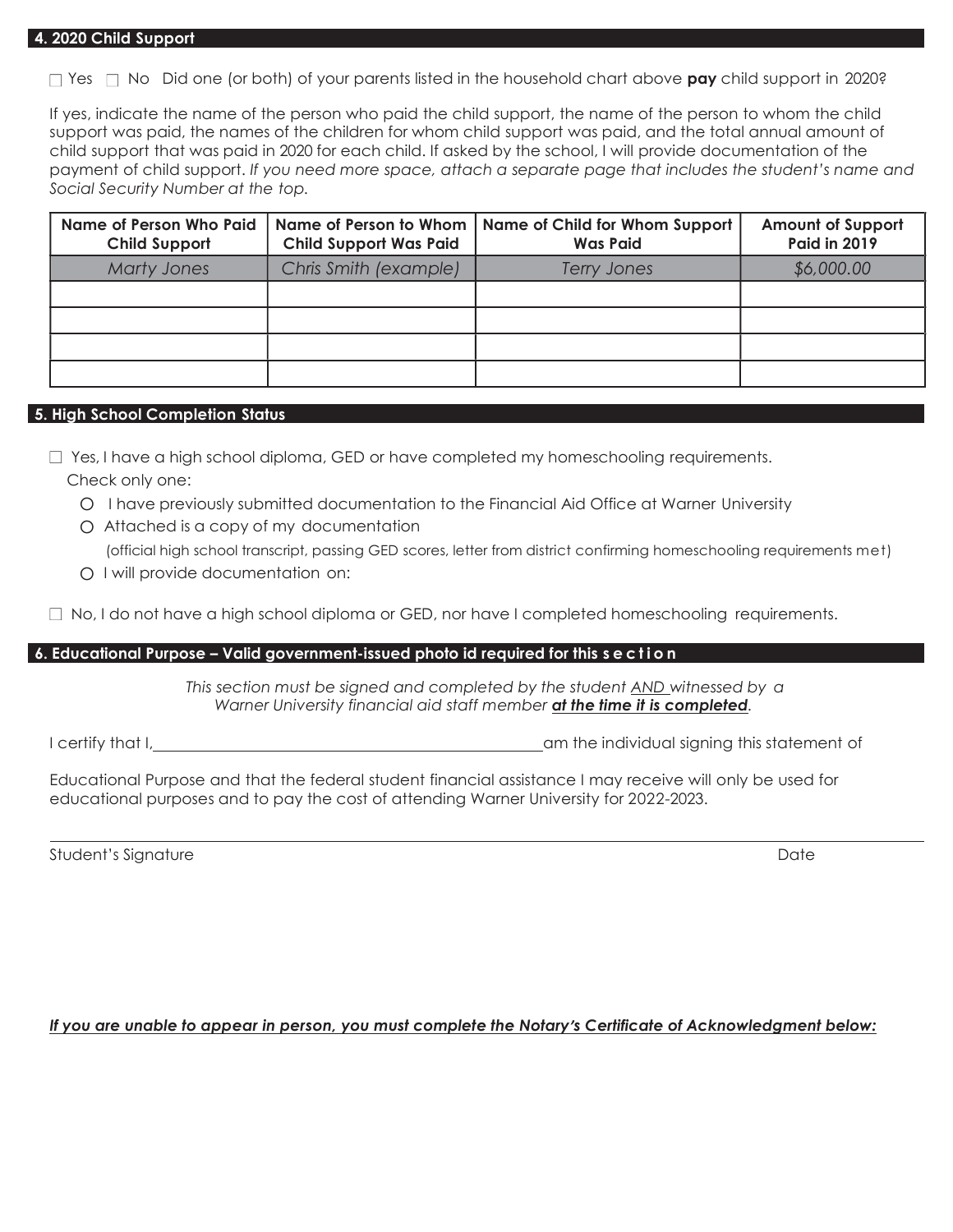| <b>Notary's Certificate of Acknowledgement</b> |                                                                                                                                                                                                                                |        |  |                           |  |
|------------------------------------------------|--------------------------------------------------------------------------------------------------------------------------------------------------------------------------------------------------------------------------------|--------|--|---------------------------|--|
|                                                | State of City/County of Communication City/County of Communication Contract on County of Contract On County of County of County of County of County of County of County of County of County of County of County of County of C |        |  |                           |  |
| (Notary's Name)                                |                                                                                                                                                                                                                                |        |  |                           |  |
|                                                |                                                                                                                                                                                                                                |        |  |                           |  |
|                                                | above-named person who signed the foregoing instrument.                                                                                                                                                                        |        |  |                           |  |
| <b>WITNESS</b> my hand and official seal       |                                                                                                                                                                                                                                | (seal) |  | My commission expires on: |  |
| (Notary Signature)                             |                                                                                                                                                                                                                                |        |  | (Date)                    |  |
|                                                |                                                                                                                                                                                                                                |        |  |                           |  |
|                                                |                                                                                                                                                                                                                                |        |  |                           |  |
|                                                |                                                                                                                                                                                                                                |        |  |                           |  |
|                                                |                                                                                                                                                                                                                                |        |  |                           |  |

| FA Initials & Date:   |                 |          |          |        |
|-----------------------|-----------------|----------|----------|--------|
| ID Reviewed & Copied: | Drivers License | State ID | Passport | Other: |